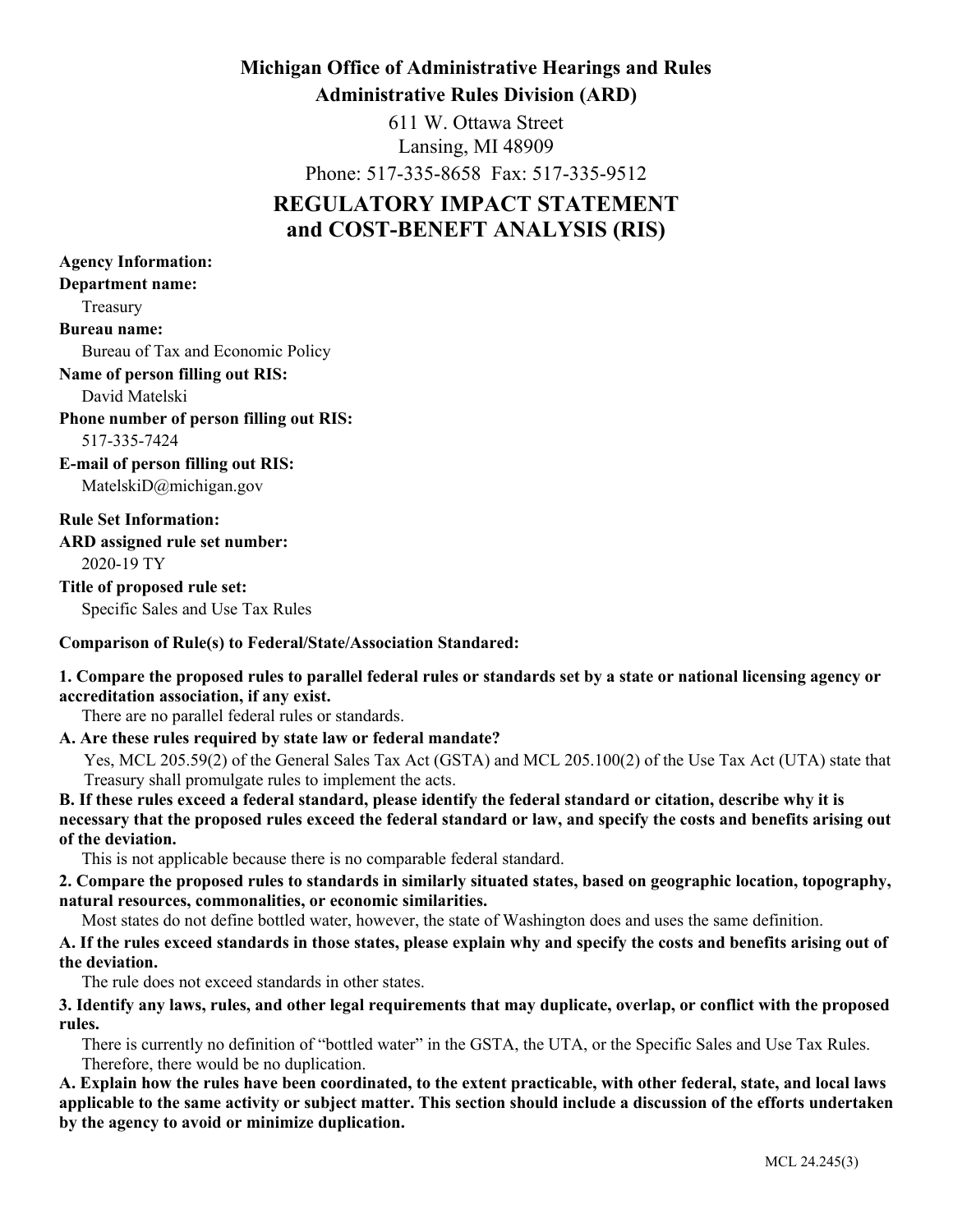There is nothing comparable at the federal or local level. The rule would not be duplicative.

**4. If MCL 24.232(8) applies and the proposed rules are more stringent than the applicable federally mandated standard, a statement of specific facts that establish the clear and convincing need to adopt the more stringent rules and an explanation of the exceptional circumstances that necessitate the more stringent standards is required.**

MCL 24.232(8) is not applicable because the federal government has not mandated that the State promulgate this rule.

**5. If MCL 24.232(9) applies and the proposed rules are more stringent than the applicable federal standard, either the statute that specifically authorizes the more stringent rules or a statement of the specific facts that establish the clear and convincing need to adopt the more stringent rules and an explanation of the exceptional circumstances that necessitate the more stringent standards is required.**

MCL 24.232(9) is not applicable because there is no comparable federal standard.

#### **6. Identify the behavior and frequency of behavior that the proposed rules are designed to alter.**

The rule is designed to provide clarity to the business community regarding what constitutes non-taxable bottled water. There is currently no definition of the phrase, therefore, there is some confusion.

# **A. Estimate the change in the frequency of the targeted behavior expected from the proposed rules.**

It is anticipated that persons selling bottled water and similar beverages will rely on this rule to determine when such products are taxable.

# **B. Describe the difference between current behavior/practice and desired behavior/practice.**

Current behavior and practices are currently unknown. However, it is likely that different taxpayers that sell various bottled water products are treating the taxability differently because there is not a standard definition of the phrase "bottled water."

#### **C. What is the desired outcome?**

The desired outcome is for all taxpayers to treat the taxability of "bottled water" the same and for Michigan to remain in compliance with the Streamlined Sales and Use Tax Agreement (SSUTA).

#### **7. Identify the harm resulting from the behavior that the proposed rules are designed to alter and the likelihood that the harm will occur in the absence of the rule.**

The likely harm the proposed rule is designed to avoid is taxpayers inconsistently taxing bottled water and causing a competitive disadvantage to those taxpayers that are taxing bottled water that should be exempt under the proposed definition.

Additionally, Michigan is a member of the SSUTA. Under the terms of the SSUTA, if a member state's sales/use tax acts or rules use a word or phrase that is defined in the SSUTA's Library of Definitions that state must also define that word or phrase using the SSUTA definition in its statute or rules in "substantially the same language." See SSUTA Article III, Section 327. Michigan uses the phrase "bottled water" in the General Sales Tax Act (GSTA), the Use Tax Act (UTA), and the Specific Sales and Use Tax Rules without providing any definition of the phrase in either act or the Specific Sales and Use Tax Rules. See MCL 205.54d(d), MCL 205.94(1)(q), and Mich Admin Code R 205.127, respectively. Therefore, Michigan is likely out of compliance with the SSUTA on this issue, and absent a correction, Treasury will be required to self-report this potential compliance issue when it files its annual Certificate of Compliance in August 2020. Michigan can correct this issue by adopting the SSUTA's definition of "bottled water" in its statute or rules. Once properly promulgated, this rule will prevent Michigan from being found out of compliance and facing sanctions.

# **A. What is the rationale for changing the rules instead of leaving them as currently written?**

There is currently no definition of "bottled water," therefore, leaving the rule "as is" would not solve the problem. Additionally, there is a SSUTA compliance issue that can only be resolved by adding the definition to either the Specific Sales and Use Tax Rules or the statutes.

#### **8. Describe how the proposed rules protect the health, safety, and welfare of Michigan citizens while promoting a regulatory environment in Michigan that is the least burdensome alternative for those required to comply.**

The proposed rule would protect the welfare of taxpayers by ensuring that all persons are treated equally regarding the taxation of bottled water. It would reduce burden on businesses by providing a clear standard to use to determine if something constitutes non-taxable bottled water.

## **9. Describe any rules in the affected rule set that are obsolete or unnecessary and can be rescinded.**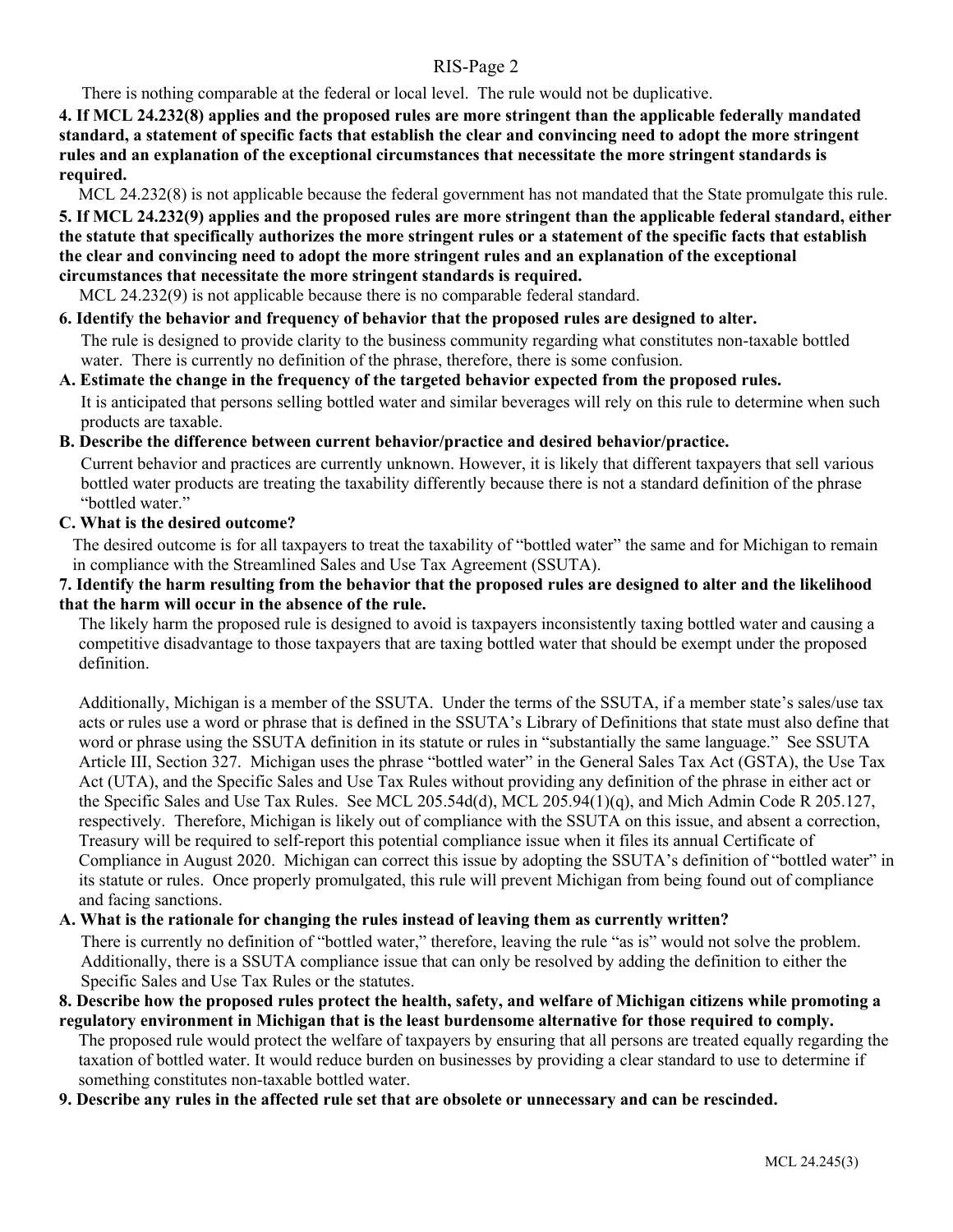R 205.127 requires amendment for Michigan to remain in compliance with the SSUTA. Treasury is currently conducting a comprehensive review of other Specific Sales and Use Tax Rules and will be submitting a request for rule making regarding those rules in the near future.

**10. Please provide the fiscal impact on the agency (an estimate of the cost of rule imposition or potential savings for the agency promulgating the rule).**

There should be no fiscal impact on Treasury because of this rule.

**11. Describe whether or not an agency appropriation has been made or a funding source provided for any expenditures associated with the proposed rules.**

There would be no expenditures associated with this rule.

**12. Describe how the proposed rules are necessary and suitable to accomplish their purpose, in relationship to the burden(s) the rules place on individuals. Burdens may include fiscal or administrative burdens, or duplicative acts.**

The rule is necessary to provide clarity to taxpayers regarding what constitutes non-taxable bottled water and to allow Michigan to remain in compliance with the SSUTA. There would be no burdens placed on any taxpayer or individual other than to apply the definition to products they sell.

**A. Despite the identified burden(s), identify how the requirements in the rules are still needed and reasonable compared to the burdens.**

The proposed rule would provide clarity regarding what constitutes non-taxable bottled water and allow Michigan to remain in compliance with the SSUTA.

**13. Estimate any increase or decrease in revenues to other state or local governmental units (i.e. cities, counties, school districts) as a result of the rule. Estimate the cost increases or reductions for other state or local governmental units (i.e. cities, counties, school districts) as a result of the rule. Include the cost of equipment, supplies, labor, and increased administrative costs in both the initial imposition of the rule and any ongoing monitoring.**

To the extent that this reduces tax sharing to local governmental units, Treasury estimates that any revenue impact of this change is indeterminant, but likely small.

**14. Discuss any program, service, duty, or responsibility imposed upon any city, county, town, village, or school district by the rules.**

Any local unit of government or school district that is required to remit sales tax on sales of taxable beverages would need to use the new definition of bottled water to determine if water beverages are taxable.

# **A. Describe any actions that governmental units must take to be in compliance with the rules. This section should include items such as record keeping and reporting requirements or changing operational practices.**

Governmental units that sell taxable beverages would need to determine which beverages they sell qualify as nontaxable bottled water under the new definition.

#### **15. Describe whether or not an appropriation to state or local governmental units has been made or a funding source provided for any additional expenditures associated with the proposed rules.**

An appropriation has not been made because there would be little to no additional expenditures associated with the proposed rule.

#### **16. In general, what impact will the rules have on rural areas?**

The rule would have no specific impact on rural areas.

# **A. Describe the types of public or private interests in rural areas that will be affected by the rules.**

The rule would have no specific impact on rural areas.

# **17. Do the proposed rules have any impact on the environment? If yes, please explain.**

No.

#### **18. Describe whether and how the agency considered exempting small businesses from the proposed rules.**

Treasury did not consider exempting small businesses from the proposed rule. The purpose of the rule is consistent tax treatment and exempting any taxpayer from it would be contrary to that purpose. Additionally, exempting any taxpayer would likely still cause Michigan to be out of compliance with the SSUTA. Finally, except under limited circumstances not present here, Treasury is prohibited from compromising a tax. MCL 205.28(1)(e). Therefore, Treasury is not statutorily permitted to exempt small businesses from the proposed rule.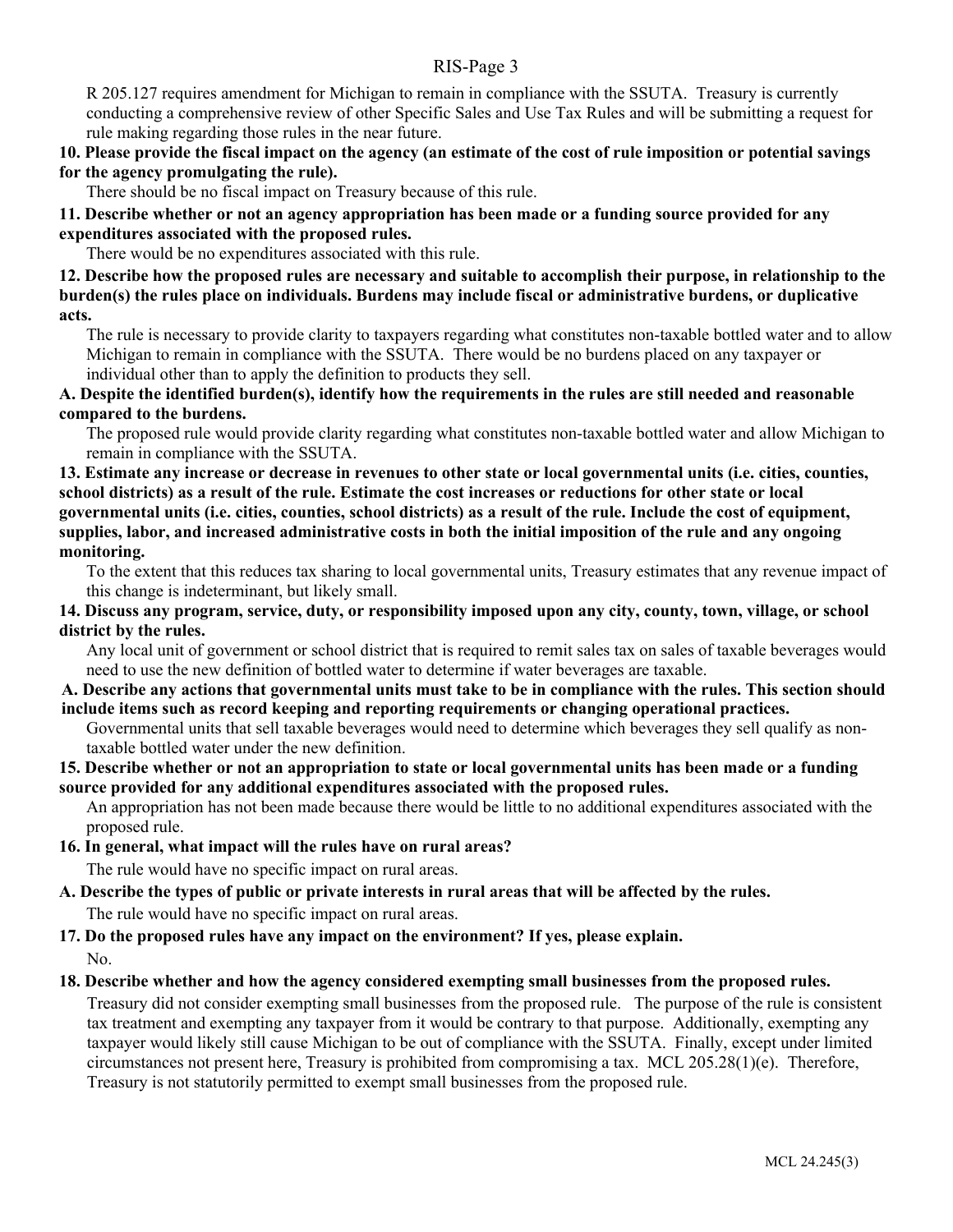**19. If small businesses are not exempt, describe (a) the manner in which the agency reduced the economic impact of the proposed rules on small businesses, including a detailed recitation of the efforts of the agency to comply with the mandate to reduce the disproportionate impact of the rules upon small businesses as described below (in accordance with MCL 24.240(1)(a-d)), or (b) the reasons such a reduction was not lawful or feasible.**

There should be little to no impact on small businesses due to the proposed rule.

**A. Identify and estimate the number of small businesses affected by the proposed rules and the probable effect on small businesses.**

Treasury estimates that approximately 24,650 small businesses will be affected by the proposed rule.

**B. Describe how the agency established differing compliance or reporting requirements or timetables for small businesses under the rules after projecting the required reporting, record-keeping, and other administrative costs.**

There should be little to no additional reporting, record-keeping, or other administrative costs due to the proposed rule. Therefore, no different reporting requirements are proposed to be established.

#### **C. Describe how the agency consolidated or simplified the compliance and reporting requirements for small businesses and identify the skills necessary to comply with the reporting requirements.**

There should be little to no additional reporting, record-keeping, or other administrative costs due to the proposed rule.

**D. Describe how the agency established performance standards to replace design or operation standards required by the proposed rules.**

The proposed rule does not establish performance standards.

**20. Identify any disproportionate impact the proposed rules may have on small businesses because of their size or geographic location.**

The proposed rule will not have a disproportionate impact on small businesses.

**21. Identify the nature of any report and the estimated cost of its preparation by small businesses required to comply with the proposed rules.**

The proposed rule would not require any additional report.

# **22. Analyze the costs of compliance for all small businesses affected by the proposed rules, including costs of equipment, supplies, labor, and increased administrative costs.**

There will be either no or a negligible cost of complying with the new rule.

**23. Identify the nature and estimated cost of any legal, consulting, or accounting services that small businesses would incur in complying with the proposed rules.**

There should be little to no cost associated with these services incurred by small businesses in complying with the rule.

**24. Estimate the ability of small businesses to absorb the costs without suffering economic harm and without adversely affecting competition in the marketplace.**

There should be little to no cost associated with these services incurred by small businesses in complying with the rule.

#### **25. Estimate the cost, if any, to the agency of administering or enforcing a rule that exempts or sets lesser standards for compliance by small businesses.**

Treasury did not estimate the cost of enforcing a rule that exempts or sets lesser standards for small businesses. The purpose of the rule is consistent tax treatment and exempting any taxpayer from it would be contrary to that purpose. Additionally, exempting any taxpayer would still cause Michigan to likely be out of compliance with the SSUTA. Finally, except under limited circumstances not present here, Treasury is prohibited from compromising a tax. MCL  $205.28(1)(e)$ . Therefore, Treasury is not statutorily permitted to exempt small businesses from the proposed rule.

# **26. Identify the impact on the public interest of exempting or setting lesser standards of compliance for small businesses.**

Exempting or setting a lesser standard for small businesses from the proposed rule would have a negative impact on the public interest because inconsistent tax treatment would continue and Michigan could face sanctions for being out of compliance with the SSUTA.

### **27. Describe whether and how the agency has involved small businesses in the development of the proposed rules.** In order to remain in compliance with the SSUTA, Michigan must adopt the definition provided for under the SSUTA. The only proposed substantive change made to the rule is the definition. Therefore, Treasury did not involve small businesses in the development of the rule.

## **A. If small businesses were involved in the development of the rules, please identify the business(es).**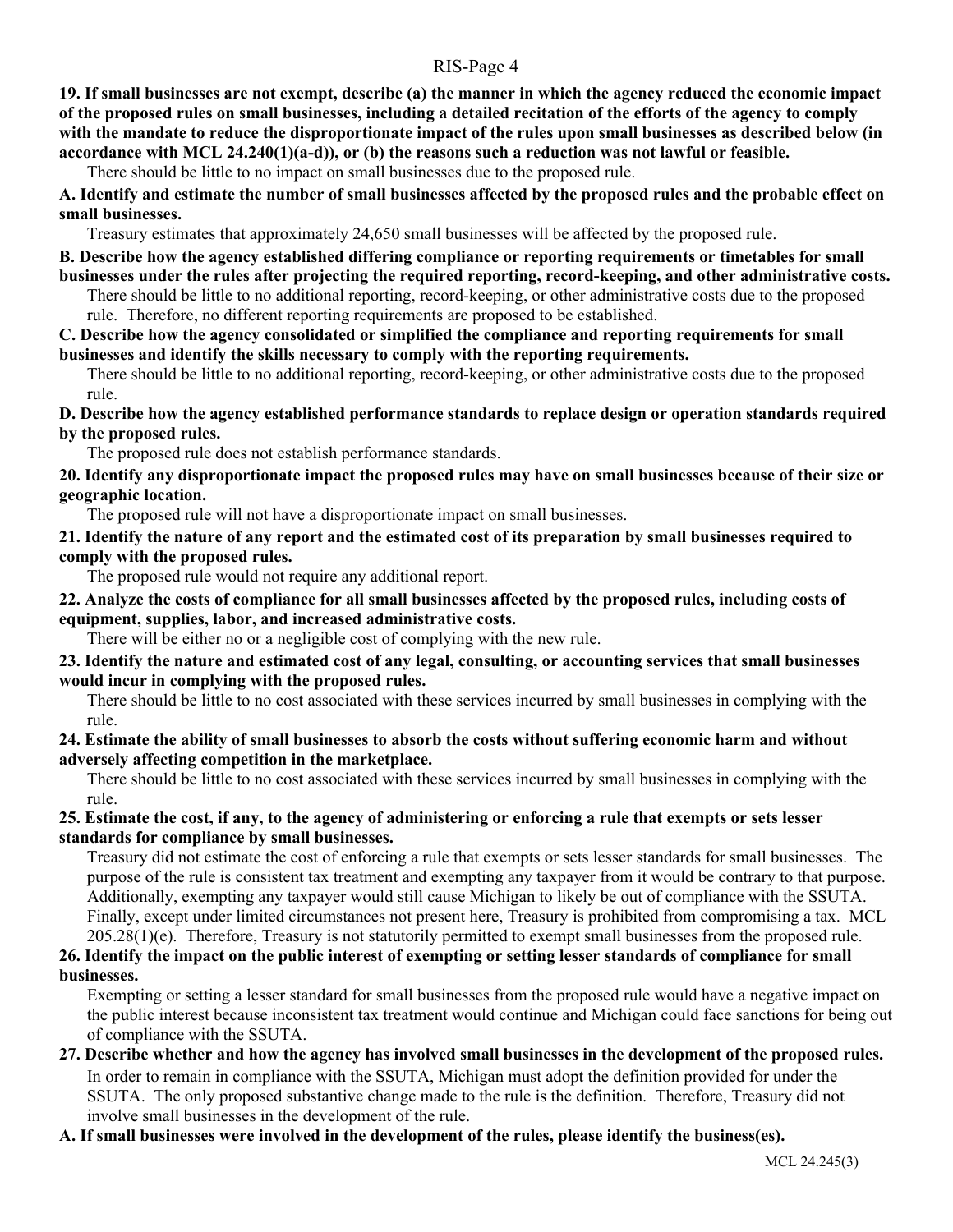This is not applicable.

# **28. Estimate the actual statewide compliance costs of the rule amendments on businesses or groups.**

The statewide compliance cost for businesses to comply with the proposed rule should be negligible.

**A. Identify the businesses or groups who will be directly affected by, bear the cost of, or directly benefit from the proposed rules.**

Any business that sells various water products that may meet the proposed definition of "bottled water."

**B. What additional costs will be imposed on businesses and other groups as a result of these proposed rules (i.e. new equipment, supplies, labor, accounting, or recordkeeping)? Please identify the types and number of businesses and groups. Be sure to quantify how each entity will be affected.**

No additional costs will be imposed on businesses as a result of the proposed rule.

**29. Estimate the actual statewide compliance costs of the proposed rules on individuals (regulated individuals or the public). Include the costs of education, training, application fees, examination fees, license fees, new equipment, supplies, labor, accounting, or recordkeeping.**

There will be no statewide compliance costs for individuals because of the proposed rule.

# **A. How many and what category of individuals will be affected by the rules?**

No individuals will be impacted by the proposed rule.

**B. What qualitative and quantitative impact do the proposed changes in rules have on these individuals?** No individuals will be impacted by the proposed rule.

# **30. Quantify any cost reductions to businesses, individuals, groups of individuals, or governmental units as a result of the proposed rules.**

There will be no cost reduction for businesses, individuals, groups of individuals, or governmental units as a result of the proposed rules.

#### **31. Estimate the primary and direct benefits and any secondary or indirect benefits of the proposed rules. Please provide both quantitative and qualitative information, as well as your assumptions.**

The benefit of the proposed rule is that it will create consistency on the tax treatment of the sale of bottled water. Adopting the proposed rule will also keep Michigan in compliance with the SSUTA.

**32. Explain how the proposed rules will impact business growth and job creation (or elimination) in Michigan.** The proposed rule will not have a positive or negative impact on business growth or job creation.

# **33. Identify any individuals or businesses who will be disproportionately affected by the rules as a result of their industrial sector, segment of the public, business size, or geographic location.**

No individuals or businesses will be disproportionately affected by the rule as a result of their industrial sector, segment of the public, business size, or geographic location.

#### **34. Identify the sources the agency relied upon in compiling the regulatory impact statement, including the methodology utilized in determining the existence and extent of the impact of the proposed rules and a costbenefit analysis of the proposed rules.**

Treasury relied on the expertise of it's Tax Policy Division and its Office of Revenue and Tax Analysis.

**A. How were estimates made, and what were your assumptions? Include internal and external sources, published reports, information provided by associations or organizations, etc., which demonstrate a need for the proposed rules.**

Treasury's Office of Revenue and Tax Analysis reviewed the number of restaurants and other persons that sell beverages that may qualify as "bottled water."

**35. Identify any reasonable alternatives to the proposed rules that would achieve the same or similar goals.** For Michigan to remain in compliance with the SSUTA it must add the SSUTA definition of "bottled water" to either its Specific Sales and Use Tax Rules or the GSTA and UTA. Therefore, there is no alternative.

**A. Please include any statutory amendments that may be necessary to achieve such alternatives.**  The same definition would need to be adopted by statutory amendment to achieve the same result.

# **36. Discuss the feasibility of establishing a regulatory program similar to that proposed in the rules that would operate through private market-based mechanisms. Please include a discussion of private market-based systems utilized by other states.**

It is not feasible to establish a regulatory program similar to the proposed rule that would operate through private market-based mechanisms. No other state uses a private market-based system to define sales and use tax words and phrases because it is not possible.